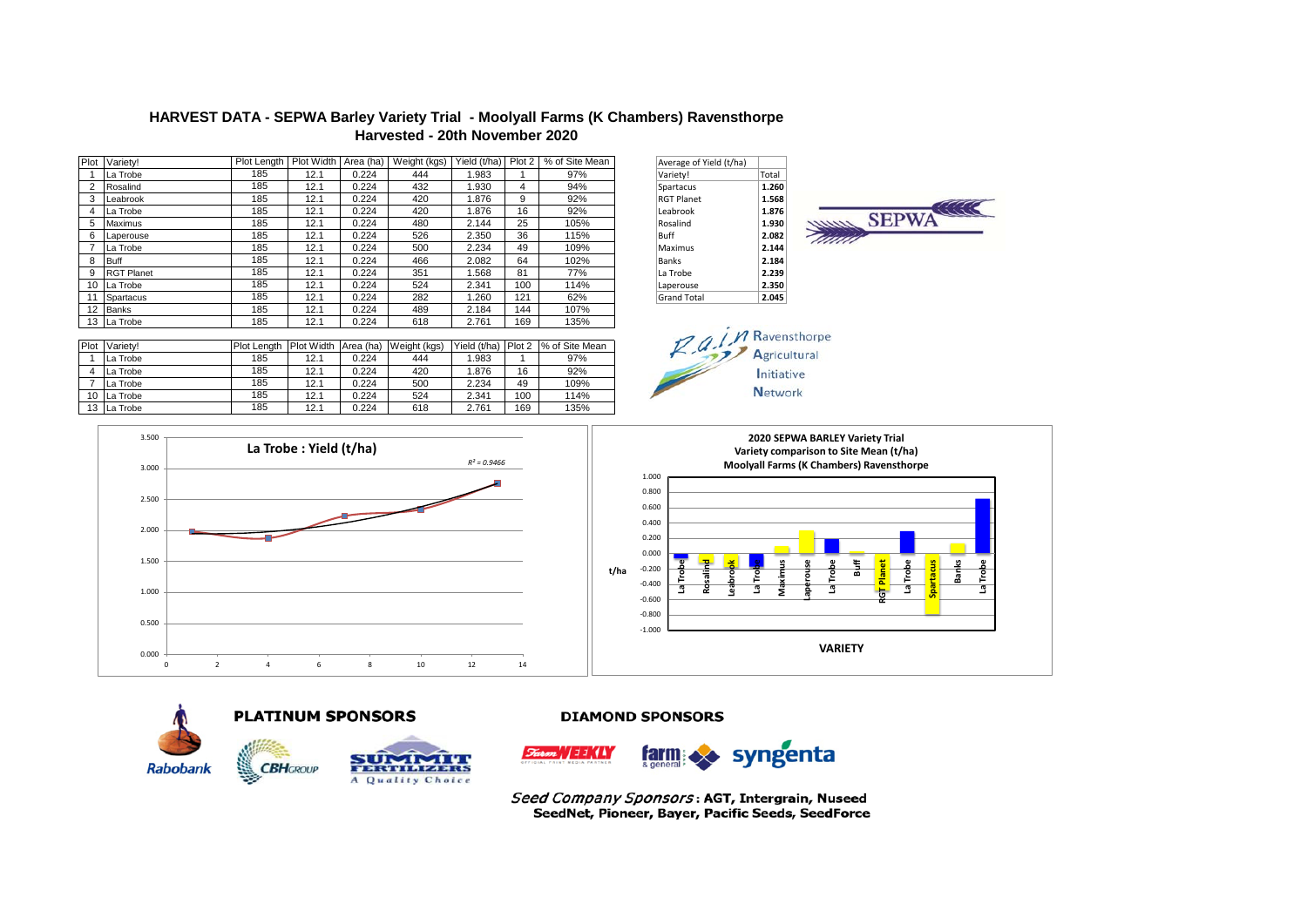





|      |                   | Yield  |                |
|------|-------------------|--------|----------------|
| Plot | Variety!          | (t/ha) | % of Site Mean |
| 1    | <b>La Trobe</b>   | 1.983  | 97%            |
| 2    | Rosalind          | 1.930  | 94%            |
| 3    | Leabrook          | 1.876  | 92%            |
| 4    | <b>La Trobe</b>   | 1.876  | 92%            |
| 5    | Maximus           | 2.144  | 105%           |
| 6    | Laperouse         | 2.350  | 115%           |
| 7    | La Trobe          | 2.234  | 109%           |
| 8    | <b>Buff</b>       | 2.082  | 102%           |
| 9    | <b>RGT Planet</b> | 1.568  | 77%            |
| 10   | <b>La Trobe</b>   | 2.341  | 114%           |
| 11   | Spartacus         | 1.260  | 62%            |
| 12   | <b>Banks</b>      | 2.184  | 107%           |
| 13   | <b>La Trobe</b>   | 2.761  | 135%           |

## **Site Details**

# **Plot Dimensions**

**Length** 

**(m) Width (m) Area (m2) Conversion Factor** 0.224

**PLATINUM SPONSORS** 









### **Statistical Analysis**

| Soil Description: | Grea Clav                | Site Mean (t/ha)                | 2.045 |
|-------------------|--------------------------|---------------------------------|-------|
| Date Sown:        | Friday, 1 May 2020       | Probability                     | 0.015 |
| Date Harvested    | Friday, 20 November 2020 | Least significant difference 5% | 0.359 |
| Seeding Rate:     | 65 kg/ha                 | <b>CV %</b>                     | 4.7   |

## **DIAMOND SPONSORS**





Seed Company Sponsors: AGT, Intergrain, Nuseed SeedNet, Pioneer, Bayer, Pacific Seeds, SeedForce